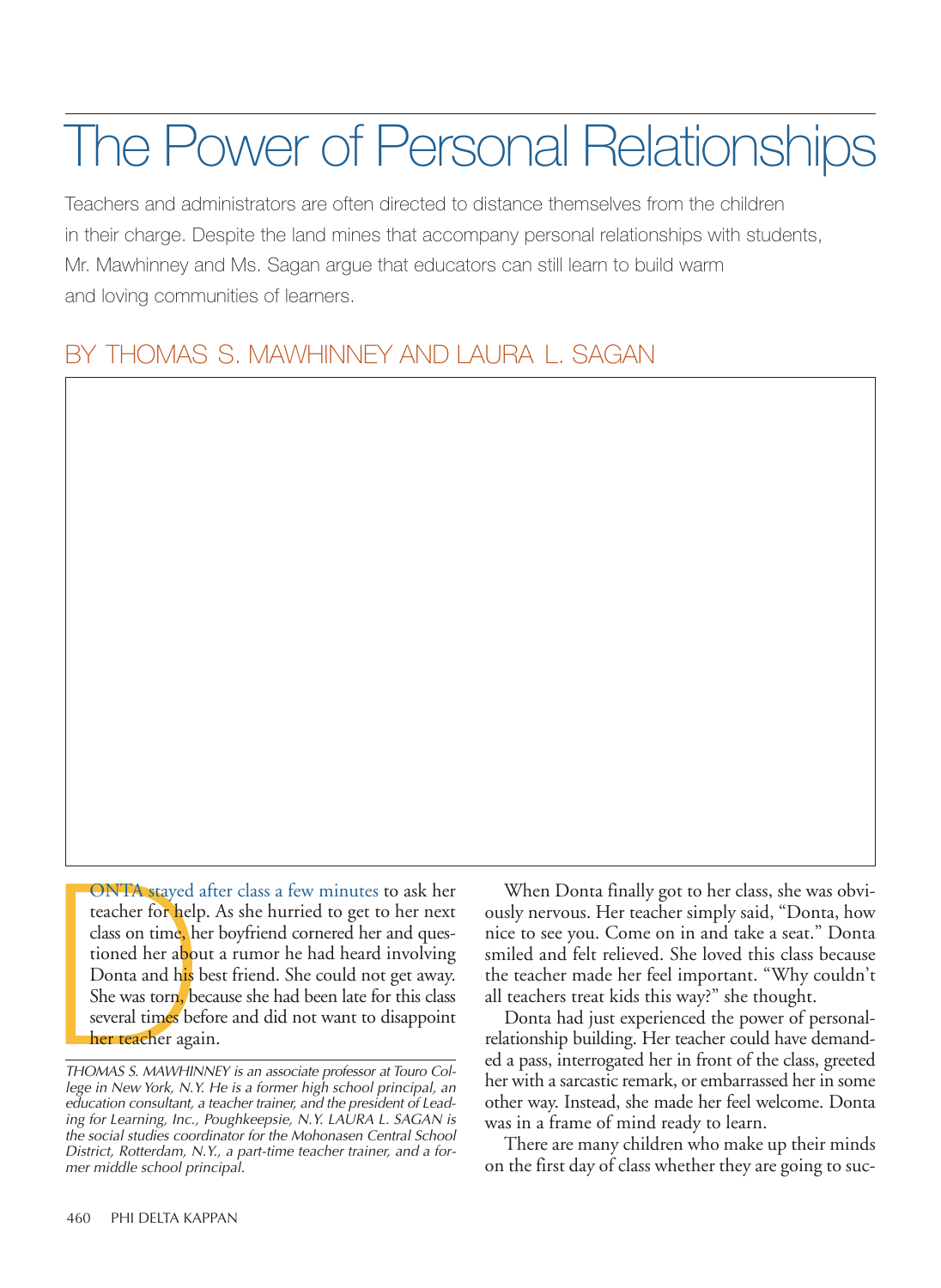ceed or fail — sometimes consciously and sometimes not. How can this be, one might ask? Simply put, the initial student/teacher encounter often determines how well or poorly a child will perform throughout the school year. Likewise, a positive teacher/student relationship creates the classroom atmosphere necessary to maximize a student's mental state of readiness.

Picture the teacher who, in an attempt to establish control from the beginning, spends the first day describing classroom rules and routines and emphasizes what will happen if they are not followed. Coercive classrooms are not conducive to learning, yet many teachers continue to believe that a dominating relationship such as that between a parent and child ensures student compliance. How often have instructional leaders advised the first-year teacher to be tough in the beginning and loosen up later — that one can never do it in reverse? Well, after that first day of toughness, many students have "downshifted" into a fight-or-flight mode. In doing so they have bypassed much of their capacity for higherorder thinking or creative thought, and it is hard to learn when your bodily functions are focused on survival. We now understand that higher-level thinking is more likely to occur in the brain of a student who is emotionally secure than in the brain of a student who is scared, upset, anxious, or stressed.

Researchers continue to report that the teacher has a significant impact on student achievement. Based on an extensive analysis of research, Robert and Jana Marzano claim that "the quality of teacher-student relationships is the keystone for all other aspects of classroom management."<sup>1</sup> As former secondary school principals, we feel that personal-relationship building is one of the most important skills a teacher can possess and continue to refine. In this article, we intend to describe the many dimensions of this skill.

#### PERSONAL-RELATIONSHIP BUILDING

We first encountered the term "personal-relationship building" as the title of the shortest chapter in *The Skillful Teacher*, by Jon Saphier and Robert Gower.<sup>2</sup> The authors classify this skill under the broader category of motivation and supply a two-part definition: "the variety of ways teachers have of contacting students' personal worlds and the traits of teachers that seem to engender affection and regard in a relationship."3

We will use this framework in an attempt to paint a clear picture of this powerful tool in a teacher's pedagogical "bag of tricks." We do not expect even great

teachers to have all the skills and characteristics we will describe. Adding one or two to one's repertoire each year will put the self-renewing teacher on a path to canonization.

#### WAYS OF CONTACTING STUDENTS' PERSONAL WORLDS

A beginning teacher gets only one chance to make a first impression. As we noted above, despite the advice commonly given to new teachers to be tough in the beginning, one does not want to scare off the marginal students or those students who need a caring and nurturing environment to survive and prosper. Teachers can create such an environment by consciously engaging in particular practices and behaviors.

*Knowing your students and allowing them to know you.* Differentiating instruction — planning varied lessons according to students' interests — is an important skill. Therefore we recommend that teachers spend the first few days of the school year or new semester getting to know their students by using interest surveys or other activities to discover the ways in which each one of them is unique.

We also support those teachers who allow their students to know them. Teachers who offer their students "genuineness and self-disclosure"4 reveal "aspects of themselves that allow [the] image of authority figure to be tempered by images of teacher-as-a-real-person."5 Steven Wolk believes that "teachers need to allow students to see them as complete people with emotions, opinions, and lives outside of school. A good way for a teacher to get students to treat him or her as a human being is to act like one."6

Two of our most beloved teachers are women who, when faced with child-care problems, bring their young children to school for short periods of time. Whenever this happens, secondary and middle school students flock to them. While some schools frown on teachers' using the workplace as a backup day-care facility, we find that the practice allows students to get a peek at the other side of a teacher's life. Not only does it improve relationships, it forms a long-lasting bond between the students and the teacher's own children.

*Reestablishing contact and high expectations.* Reestablishing contact with a student with whom one has had a negative interaction is one of the most difficult things a teacher can do. Yet if that student is ever to feel a sense of belonging again, the teacher must somehow have a positive interaction with the student around some other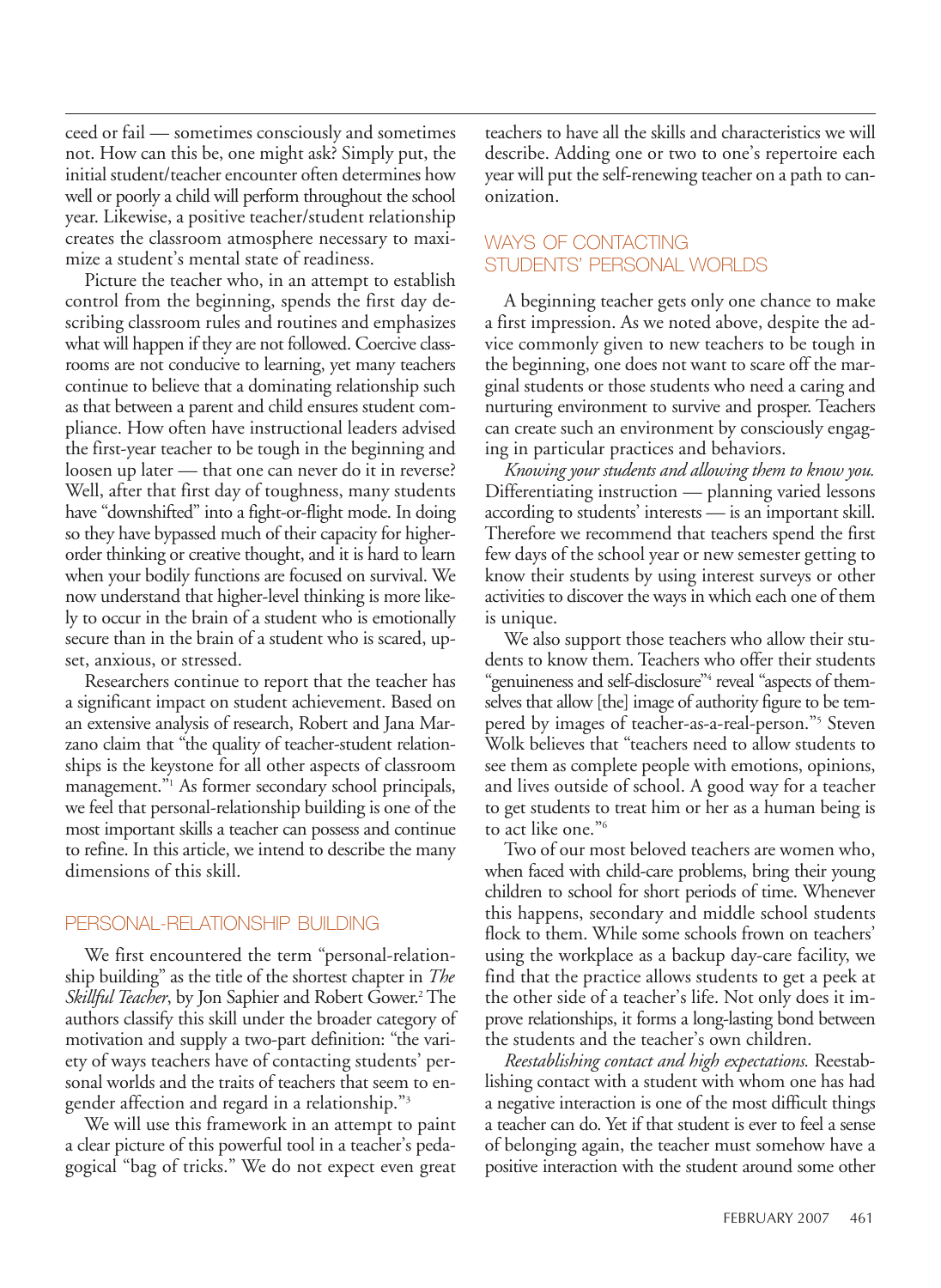### Even using students' names when repeating or rephrasing a comment is a powerful teaching and personal-relationship-building move.

issue. No apology is needed, but the message that the negative incident is in the past and that it is time to move on must be clear. How often have you heard students claim that they are doing poorly in a class because the teacher "hates" them? We believe that students have an innate sense that adults hold grudges and it is not clear to them when an incident of misbehavior has been forgotten. Therefore, we feel that teachers and schools, for that matter — need to consciously apply techniques to bring closure to discipline problems, so that students understand that "everyone makes mistakes. You need to learn from it, and move on."

There is an abundance of research on the academic benefits of high expectations for students. High expectations are a crucial ingredient in personal-relationship building. In our years of administrative experience, we have seen the damage that low expectations can do even before a student walks through the classroom door for the first time. We fought in our respective schools for heterogeneous grouping, yet many days we were butting up against a wall of long-held teacher beliefs in the efficiency of sorting and separating students. We encountered one teacher who had special education students coloring rather than participating in a writing assignment with the rest of the class. You can imagine how demeaned those children felt. We will leave it at this: a student — especially a young person who has experienced the negative effects of low expectations over time — can sense when a teacher has high expectations for all students.

*Active and empathetic listening*. Active listening not only helps build personal relationships but is a powerful teaching strategy as well. James Stronge places this practice under the more general category of caring.7 We feel that it deserves special mention, having observed its effect on student participation in the classroom as well as the expressions on the faces of those students who are the recipients of this potent form of attention from the teacher.

Active listening serves to:

• reaffirm to the speaker the content of his or her remark;

• confirm to the students that they have been heard in a nonjudgmental way;

• restate or infer the feeling state of the speaker; and, most important,

• send a message to the students that their comments or responses are important to the teacher.<sup>8</sup>

You can imagine the look on an insecure student's face when the teacher refers to an answer he or she gave earlier in the class — "as Jimmy said at the beginning of class, one of the main causes of the Civil War was. . . ." Even using students' names when repeating or rephrasing a comment is a powerful teaching and personal-relationship-building move. We cannot encourage teachers enough to use active listening in their classrooms.

*Involvement*. For more than 30 years, first as teachers and then as administrators, we have enjoyed being involved with students, whether chaperoning a dance, overseeing a field trip, or watching a school sporting or other extracurricular event. School staff members who appear at activities taking place outside the normal school day are those with whom students most easily connect. Many veteran teachers feel that they have paid their dues with respect to this aspect of school life and pass on such duties to their younger colleagues. Yet we find that students appreciate the fact that *any* teacher attends an event or chaperones an activity. We ourselves showed up at so many events that students began to ask why we were not at every activity — too much of a good thing, perhaps?

#### TEACHER TRAITS THAT ENGENDER AFFECTION AND REGARD

In addition to using particular practices, teachers who successfully build personal relationships with students exhibit certain attitudes and qualities.

*Respect, courtesy, and fairness*. One of the most respected teachers that we have observed was a traditional, veteran teacher. Year after year, students would affirm that he was one of the best teachers they had ever had. In his classroom, you had to pay particular attention to understand why. He was courteous, always saying please and thank you. He frequently gave students one last chance to increase their grades on a quiz or exam. He insisted that those who did not do well see him for help. He never got mad or raised his voice. He used humor but was never sarcastic. He was loyal to the absent, never speaking of other students in front of their peers or with his fellow teachers. He disciplined students privately; he never did so publicly. He is our "poster child" for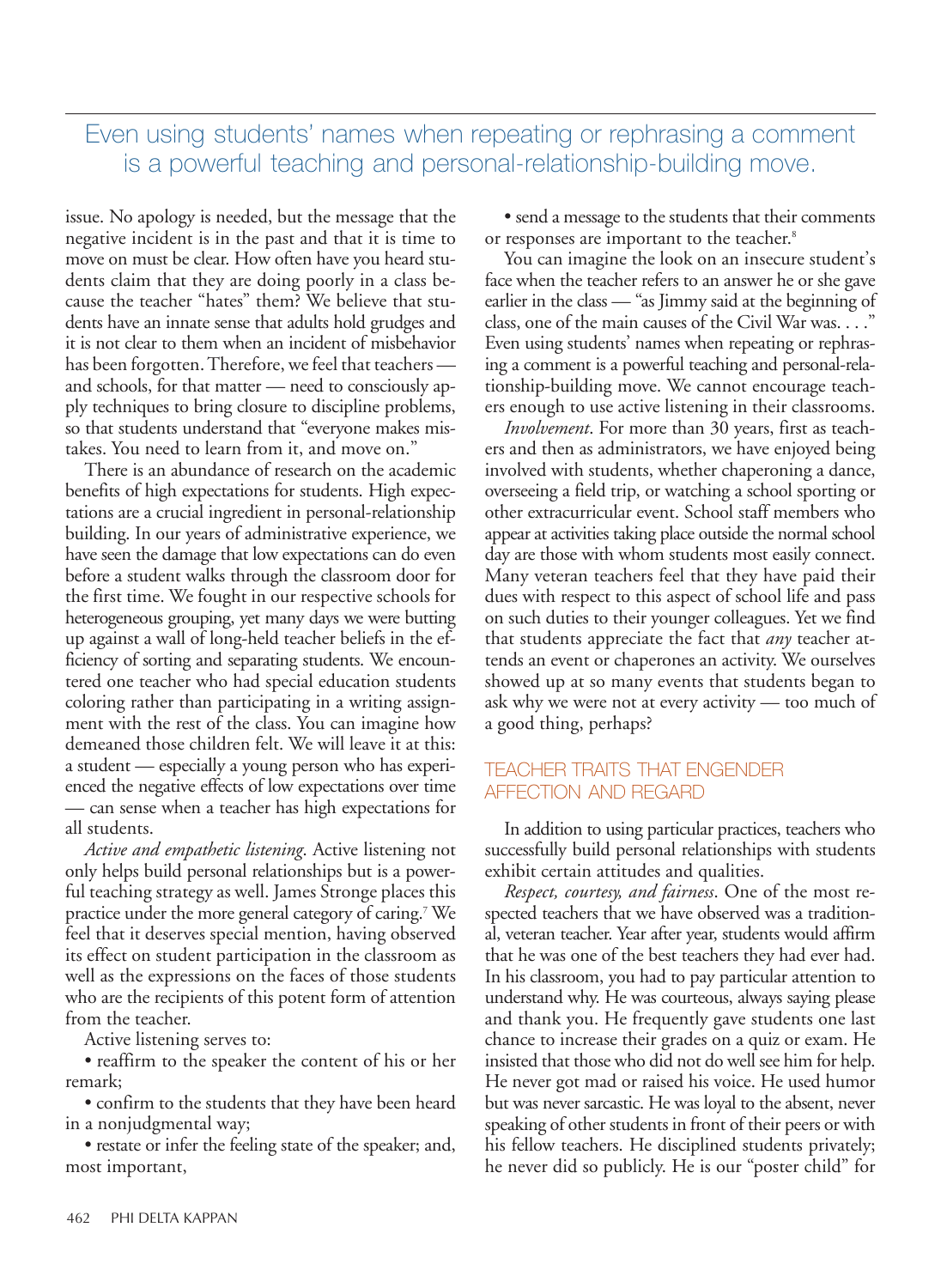the category of respect, courtesy, and fairness.

We believe that these basic human qualities are often lost in secondary schools. As adults, we bring to school scripts that we learned, not from teacher training, but from our experiences as parents and as children being parented. Under pressure, we often revert to these scripts. Take the example of a teacher we overheard when one of her students walked out of her class in anger. The teacher followed the student into the hall, asking, "Who do you think you are?" How is the student supposed to answer that question?

Respect, courtesy, and fairness cover a wide variety of teacher behaviors. A teacher can demonstrate respect by:

• using students' interests in class activities,

• allowing students to express ideas without criticism,

• correcting errors without putdowns,

• balancing corrective feedback with recognition of strengths,

• displaying student products, and

• using specific praise.<sup>9</sup>

According to students, fairness on the part of the teacher includes:

• treating students as people,

• refraining from ridicule and from creating situations that cause students to lose the respect of their peers,

• being consistent and giving students opportunities to have input into the classroom, and

• providing opportunities for all students to participate and succeed.10

A teacher displays courtesy by:

• smiling often,

• being polite,

• not interrupting,

• exhibiting simple kindnesses such as picking up a dropped item or holding a door, and

• greeting students when they arrive and wishing them well when they leave.

*Caring and understanding*. Caring too much can be dangerous for teachers. We all have heard stories of teachers who have blurred the line between their professional and personal lives. It is possible to develop unhealthy relationships that are damaging to both the teacher and the child. Yet not caring can be equally debilitating. How often do youths who drop out of school complain that no one cares about them or even cares if they exist? We believe that the right kind of caring is the secret to developing students' motivation to achieve.

Nancy Hoffman asserts, "There is a great deal to be

done to make the caring work of teachers less elusive, to name it among our expectations, to study how it works, and to reward it as a substantial component of excellence in teaching."11 While teachers cannot possibly involve themselves completely in the lives of all their students, they can exhibit a burning interest in student achievement by using effective praise and by showing an almost parental pride in exceptional student work. Hoffman uses the term "pedagogic caring," which she defines as a passion for learning that emanates from the teacher. It is easy to gauge the level of this type of caring by observing the display of student work in and around a teacher's room or office.

We think Peter Senge sums it up well: "When people genuinely care, they are actively committed. They are doing what they truly want to do. They are full of energy and enthusiasm. They persevere, even in the face of frustration and setbacks, because what they are doing is what they must do. It is their work."12

When we speak of "understanding" on the part of teachers, we are referring primarily to empathy, defined as "the ability to vicariously feel what another person is feeling, to understand and connect where that person is."13 We agree with Arnold Goldstein that this capacity to understand/empathize is positively associated with a broad range of prosocial behaviors, such as cooperation, sociability, and interpersonal compe-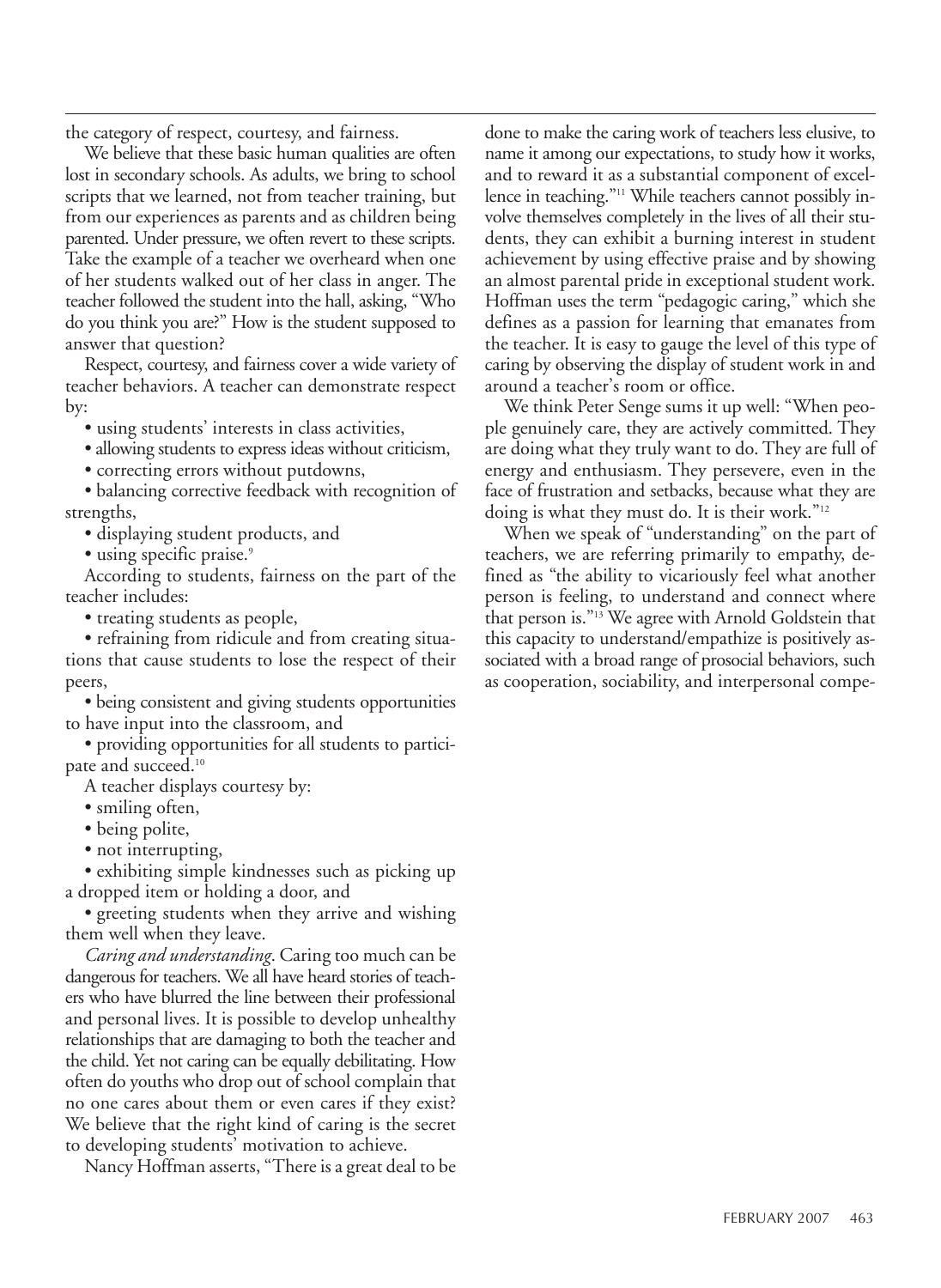tence, and negatively associated with aggressive behavior.<sup>14</sup> It is so important for the teacher to know that each of her students is walking through the door with a myriad of social experiences from neglect to overindulgence. While we do not advocate for the lessening of standards or expectations for students who may not be having a good day, we do think that getting inside a child's head and empathizing with what is there will go a long way toward fostering the kinds of relationships that promote higher achievement.

*Humor*. According to Rita Dunn, students who are global processors — those who see the big picture and learn better through anecdotes — need humor to function more effectively.15 Roland Barth states that his personal vision of a great school is one that is characterized by humor, and we concur.<sup>16</sup> But teachers need to be aware that there is a fine line between appropriate and inappropriate humor. Poking fun at someone in an attempt to win students' favor is inappropriate. The ability to see humor in situations and to laugh at oneself is key. Appropriate humor makes people smile, it creates warmth in a classroom, it relaxes students, and it reverses the "fight-or-flight" response that many troubled students take with them into every class they enter.

*Love of children.* It would seem obvious that all teachers must possess this quality to work in education. Unfortunately, we have encountered teachers and other staff members who leave us scratching our heads, wondering how and why these individuals ever chose and were hired — to work with children. There are adults in our schools who do not like "other people's children" and do not like being around them. We absolutely have to prevent these individuals from entering the profession, or, if we mistakenly hire them, we must have the courage to weed them out.

#### RISKING CLOSENESS

Andy Hargreaves refers to the "emotional geographies of teaching" — the patterns of closeness and distance that shape the emotions we experience.<sup>17</sup> In his discussion of professional distance, he observes, "School teaching has become an occupation with a feminine caring ethic that is trapped within a rationalized and bureaucratic structure." This is the problem for educators working in politically sensitive environments. Teachers and administrators are often directed to distance themselves from children in order to avoid the risks of personal relationships. As Hargreaves notes, "The dilemma for teachers is that although they are supposed to care for their students, they are expected to do so in a clinical and detached way — to mask their emotions."18 We know there is validity in establishing closeness, yet there are land mines all about the countryside. We can be safe and sterile or take a chance and create a warm, loving community of learners.

We wrote this article because we deeply believe in the concept of personal-relationship building. We wanted to add to the knowledge base regarding this valuable skill and to describe it in a way that makes it real — something you can see and feel, something that is coachable, and, above all, something that plays a key role in the teaching act. There used to be a myth that good teachers are born, not made, and that there is nothing one can do to help the unfortunate who do not have this natural ability. We disagree and believe that "being skillful means you can do something that can be seen; it means different levels of skill may be displayed by different individuals; and it means, above all, that you can learn how to do it and continue to improve at it."<sup>19</sup>

- 10. Stronge, op. cit.
- 11. Nancy Hoffman, "Toughness and Caring," *Education Week,* 28 March 2001, p. 42.

19. Saphier and Gower, p. 3.

<sup>1.</sup> Robert J. Marzano and Jana S. Marzano, "The Key to Classroom Management," *Educational Leadership*, September 2003, p. 6.

<sup>2.</sup> Jon Saphier and Robert Gower, *The Skillful Teacher: Building Your Teaching Skills*, 5th ed. (Acton, Mass.: Research for Better Teaching, 1997).

<sup>3.</sup> Ibid, p. 345.

<sup>4.</sup> Richard P. Dufour and Robert E. Eaker, *Fulfilling the Promise of Excellence: A Practitioner's Guide to School Improvement* (Westbury, N.Y.:

J. L. Wilkerson, 1987), p. 144.

<sup>5.</sup> Saphier and Gower, p. 348.

<sup>6.</sup> Steven Wolk, "Hearts and Minds: Classroom Relationships and Learning Interact," *Educational Leadership*, September 2003, p. 18.

<sup>7.</sup> James H. Stronge, *Qualities of Effective Teachers* (Alexandria, Va.: Association for Supervision and Curriculum Development, 2002).

<sup>8.</sup> Saphier and Gower, op. cit.

<sup>9.</sup> Ibid.

<sup>12.</sup> Peter M. Senge, *The Fifth Discipline* (New York: Doubleday, 1990), p. 148.

<sup>13.</sup> David A. Levine, *Teaching Empathy: A Social Skills Resource* (Accord, N.Y.: Blue Heron Press, 2000), p. 13.

<sup>14.</sup> Arnold P. Goldstein, *The Prepare Curriculum: Teaching Prosocial Competencies* (Champaign, Ill.: Research Press, 1999).

<sup>15.</sup> Rita S. Dunn, "The Dunn and Dunn Learning-Style Model and Its Theoretical Cornerstone," in Rita S. Dunn and Shirley A. Griggs, eds., *Synthesis of the Dunn and Dunn Learning-Style Model Research: Who, What, When, Where, and So What?* (Jamaica, N.Y.: St. John's University, 2003).

<sup>16.</sup> Roland S. Barth, "A Personal Vision of a Good School," *Phi Delta Kappan*, March 1990, pp. 512-16.

<sup>17.</sup> Andy Hargreaves, "Emotional Geographies of Teaching," *Teachers College Record,* vol. 103, 2000, pp. 1056-80.

<sup>18.</sup> Ibid., p. 1069.